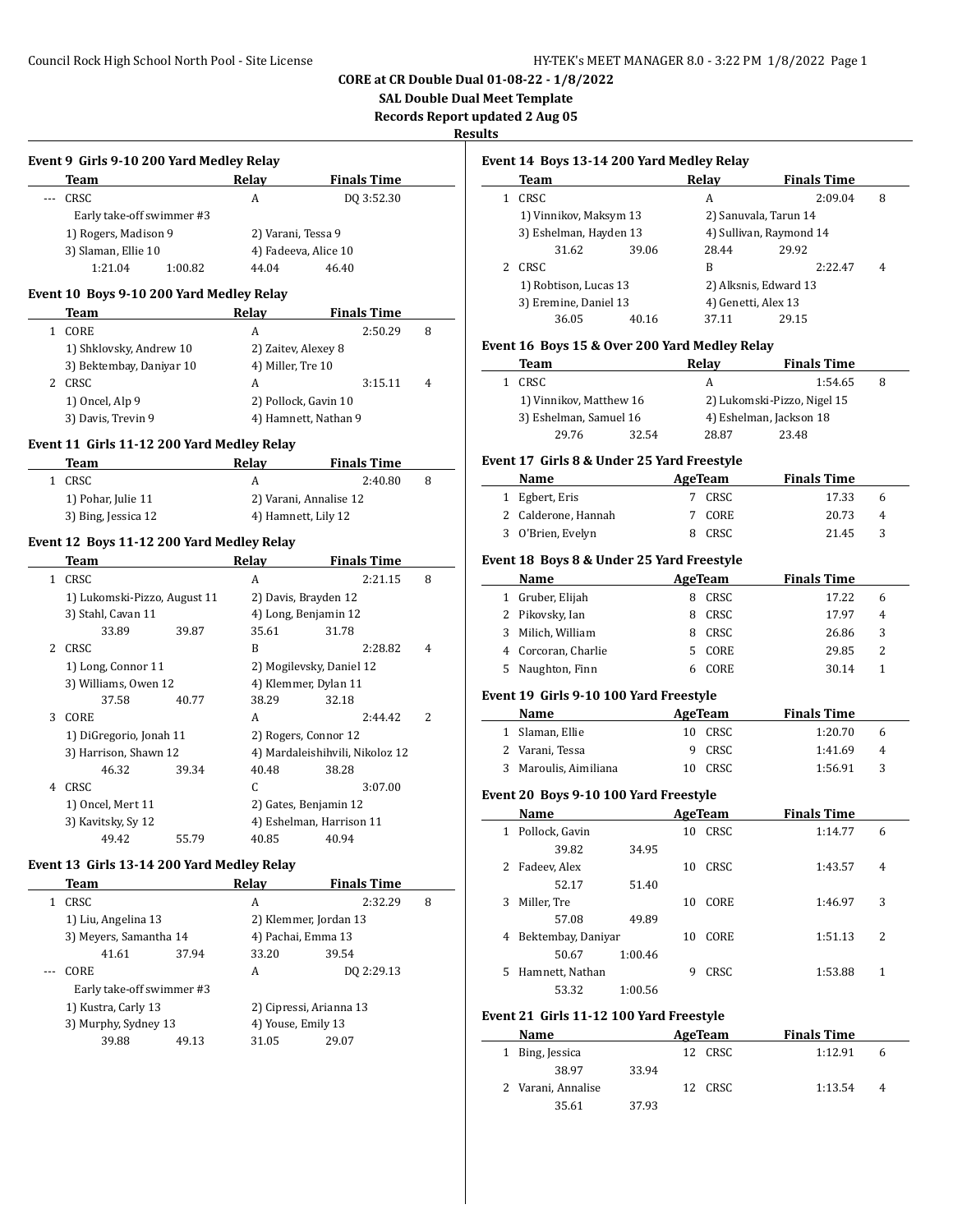# **SAL Double Dual Meet Template**

**Records Report updated 2 Aug 05**

#### **Res**

| (Event 21 Girls 11-12 100 Yard Freestyle) |                      |       |             |  |                    |   |  |
|-------------------------------------------|----------------------|-------|-------------|--|--------------------|---|--|
|                                           | Name                 |       | AgeTeam     |  | <b>Finals Time</b> |   |  |
|                                           | 3 O'Sullivan, Sophie |       | CRSC<br>12. |  | 1:21.18            | 3 |  |
|                                           | 39.12                | 42.06 |             |  |                    |   |  |
|                                           | 4 Pohar, Julie       |       | CRSC<br>11  |  | 1:28.40            |   |  |
|                                           | 41.04                | 47.36 |             |  |                    |   |  |

# **Event 22 Boys 11-12 100 Yard Freestyle**

|    | Name                     |       |    | AgeTeam | <b>Finals Time</b> |   |
|----|--------------------------|-------|----|---------|--------------------|---|
|    | 1 Lukomski-Pizzo, August |       |    | 11 CRSC | 1:05.07            | 6 |
|    | 31.50                    | 33.57 |    |         |                    |   |
| 2  | Bektembay, Daniyar       |       | 10 | CORE    | 1:06.81            | 4 |
|    | 31.74                    | 35.07 |    |         |                    |   |
| 3  | Stahl, Cavan             |       | 11 | CRSC    | 1:10.85            | 3 |
|    | 33.12                    | 37.73 |    |         |                    |   |
| 4  | Long, Benjamin           |       |    | 12 CRSC | 1:15.82            | 2 |
|    | 34.74                    | 41.08 |    |         |                    |   |
| 5. | Kavitsky, Sy             |       |    | 12 CRSC | 1:17.05            |   |
|    | 34.86                    | 42.19 |    |         |                    |   |
| 6  | DiGregorio, Jonah        |       | 11 | CORE    | 1:23.56            | 1 |
|    | 40.97                    | 42.59 |    |         |                    |   |
| 7  | Zimmerman, Jerry         |       |    | 12 CORE | 1:27.32            |   |
|    | 35.93                    | 51.39 |    |         |                    |   |

### **Event 23 Girls 13-14 100 Yard Freestyle**

| Name                  | AgeTeam           | <b>Finals Time</b> |   |
|-----------------------|-------------------|--------------------|---|
| Klemmer, Jordan<br>1  | CRSC<br>13        | 1:07.19            | 6 |
| 32.23                 | 34.96             |                    |   |
| Kustra, Carly<br>2    | CORE<br>13        | 1:16.16            | 4 |
| 34.90                 | 41.26             |                    |   |
| Sanders, Ryleigh<br>3 | <b>CORE</b><br>13 | 1:23.04            | 3 |
| 38.03                 | 45.01             |                    |   |
| Ruane, Kaitlyn<br>4   | CORE<br>13        | 1:25.48            | 2 |
| 1:12.70               | 12.78             |                    |   |
| Pachai, Emma<br>5     | CRSC<br>13        | 1:33.45            | 1 |
| 42.60                 | 50.85             |                    |   |

### **Event 24 Boys 13-14 100 Yard Freestyle**

 $\overline{a}$ 

|    | Name             |       |    | AgeTeam | <b>Finals Time</b> |   |
|----|------------------|-------|----|---------|--------------------|---|
| 1  | Eshelman, Hayden |       |    | 13 CRSC | 54.82              | 6 |
|    | 25.77            | 29.05 |    |         |                    |   |
| 2  | Klachiuski, Dan  |       |    | 14 CORE | 55.43              | 4 |
|    | 26.39            | 29.04 |    |         |                    |   |
| 3  | Korol, Aiden     |       |    | 14 CORE | 59.93              | 3 |
|    | 27.59            | 32.34 |    |         |                    |   |
| 4  | Robtison, Lucas  |       |    | 13 CRSC | 1:07.66            | 2 |
|    | 31.77            | 35.89 |    |         |                    |   |
| 5. | Genetti, Alex    |       |    | 13 CRSC | 1:08.40            | 1 |
|    | 32.31            | 36.09 |    |         |                    |   |
| 6  | Alksnis, Edward  |       | 13 | CRSC    | 1:11.60            |   |
|    | 32.78            | 38.82 |    |         |                    |   |
| 7  | Williams, Owen   |       |    | 12 CRSC | 1:14.61            |   |
|    | 35.17            | 39.44 |    |         |                    |   |

|   | <b>Name</b>                                 |    | Event 25 Girls 15 & Over 200 Yard Freestyle<br>AgeTeam | <b>Finals Time</b>          |                                           |
|---|---------------------------------------------|----|--------------------------------------------------------|-----------------------------|-------------------------------------------|
|   | 1 Gassmann, Bailey                          |    | 16 CRSC                                                | 2:23.70                     | 6                                         |
|   | 32.73<br>40.79                              |    | 34.76                                                  | 35.42                       |                                           |
|   | Event 27 Girls 8 & Under 25 Yard Backstroke |    |                                                        |                             |                                           |
|   | Name                                        |    | <b>AgeTeam</b>                                         | <b>Finals Time</b>          |                                           |
|   | 1 Egbert, Eris                              |    | 7 CRSC                                                 | 25.34                       | 6                                         |
|   | 2 Rhoge, Hannah                             |    | 8 CRSC                                                 | 25.39                       | $\overline{4}$                            |
|   | 3 O'Brien, Evelyn                           |    | 8 CRSC                                                 | 32.47                       | 3                                         |
|   | 4 Calderone, Hannah                         |    | 7 CORE                                                 | 37.94                       | 2                                         |
|   | Event 28 Boys 8 & Under 25 Yard Backstroke  |    |                                                        |                             |                                           |
|   | Name                                        |    | <b>AgeTeam</b>                                         | <b>Finals Time</b>          |                                           |
|   | 1 Zaitev, Alexey                            |    | 8 CORE                                                 | 17.07                       | 6                                         |
|   | 2 Milich, William                           |    | 8 CRSC                                                 | 35.50                       | 4                                         |
|   | 3 Corcoran, Charlie                         |    | 5 CORE                                                 | 42.40                       | 3                                         |
|   | 4 Naughton, Finn                            |    | 6 CORE                                                 | 42.73                       | 2                                         |
|   | Event 29 Girls 9-10 50 Yard Backstroke      |    |                                                        |                             |                                           |
|   | Name                                        |    | AgeTeam                                                | <b>Finals Time</b>          |                                           |
|   | 1 Fadeeva, Alice                            |    | 10 CRSC                                                | 1:03.10                     | 6                                         |
|   | 2 Maroulis, Aimiliana                       |    | 10 CRSC                                                | 1:03.12                     | 4                                         |
|   | 3 Mancini, Melinda                          |    | 9 CRSC                                                 | 1:06.95                     | 3                                         |
|   | 4 Rogers, Madison                           |    | 9 CRSC                                                 | 1:07.20                     |                                           |
|   | --- Rogers, Brielle                         |    | 10 CORE                                                | DQ 56.12                    |                                           |
|   | Not on back off wall                        |    |                                                        |                             |                                           |
|   | Event 30 Boys 9-10 50 Yard Backstroke       |    |                                                        |                             |                                           |
|   | Name                                        |    | <b>AgeTeam</b>                                         | <b>Finals Time</b>          |                                           |
|   | 1 Oncel, Alp                                |    | 9 CRSC                                                 | 50.11                       | 6                                         |
|   | 2 Hamnett, Nathan                           |    | 9 CRSC                                                 | 1:01.87                     | 4                                         |
|   | 3 Cauley, James                             |    | 9 CRSC                                                 | 1:05.50                     | 3                                         |
|   |                                             |    | 10 CORE                                                |                             |                                           |
|   | 4 Miller, Tre                               |    |                                                        | 1:05.94                     |                                           |
|   | --- Fadeev, Alex                            |    | 10 CRSC                                                | DQ 54.24                    |                                           |
|   | Not on back off wall                        |    |                                                        |                             |                                           |
|   |                                             |    |                                                        |                             |                                           |
|   | Event 31 Girls 11-12 50 Yard Backstroke     |    |                                                        |                             |                                           |
|   | Name                                        |    | AgeTeam<br><b>CRSC</b>                                 | <b>Finals Time</b>          |                                           |
|   | 1 Farrell, Caroleena                        | 11 |                                                        | 36.20                       |                                           |
|   | 2 Hamnett, Lily                             | 12 | 12 CRSC<br>CRSC                                        | 39.73                       |                                           |
|   | 3 Varani, Annalise                          |    |                                                        | 40.52                       |                                           |
|   | Event 32 Boys 11-12 50 Yard Backstroke      |    |                                                        |                             |                                           |
|   | Name                                        | 11 | <b>AgeTeam</b><br>CRSC                                 | <b>Finals Time</b><br>37.41 |                                           |
|   | 1 Long, Connor                              | 12 | CORE                                                   | 39.31                       |                                           |
|   | 2 Rogers, Connor<br>3 Gates, Benjamin       | 12 | CRSC                                                   | 44.20                       |                                           |
|   | 4 Oncel, Mert                               | 11 | CRSC                                                   | 48.90                       |                                           |
|   | 5 Mardaleishihvili, Nikoloz                 | 12 | CORE                                                   | 51.37                       |                                           |
|   | --- Eshelman, Harrison                      | 11 | CRSC                                                   | DQ 48.41                    |                                           |
|   | False start                                 |    |                                                        |                             |                                           |
|   | Event 33 Girls 13-14 100 Yard Backstroke    |    |                                                        |                             |                                           |
|   | Name                                        |    | <b>AgeTeam</b>                                         | <b>Finals Time</b>          | 2<br>6<br>4<br>3<br>6<br>4<br>3<br>2<br>1 |
| 1 | Meyers, Samantha                            |    | 14 CRSC                                                | 1:16.17                     | 6                                         |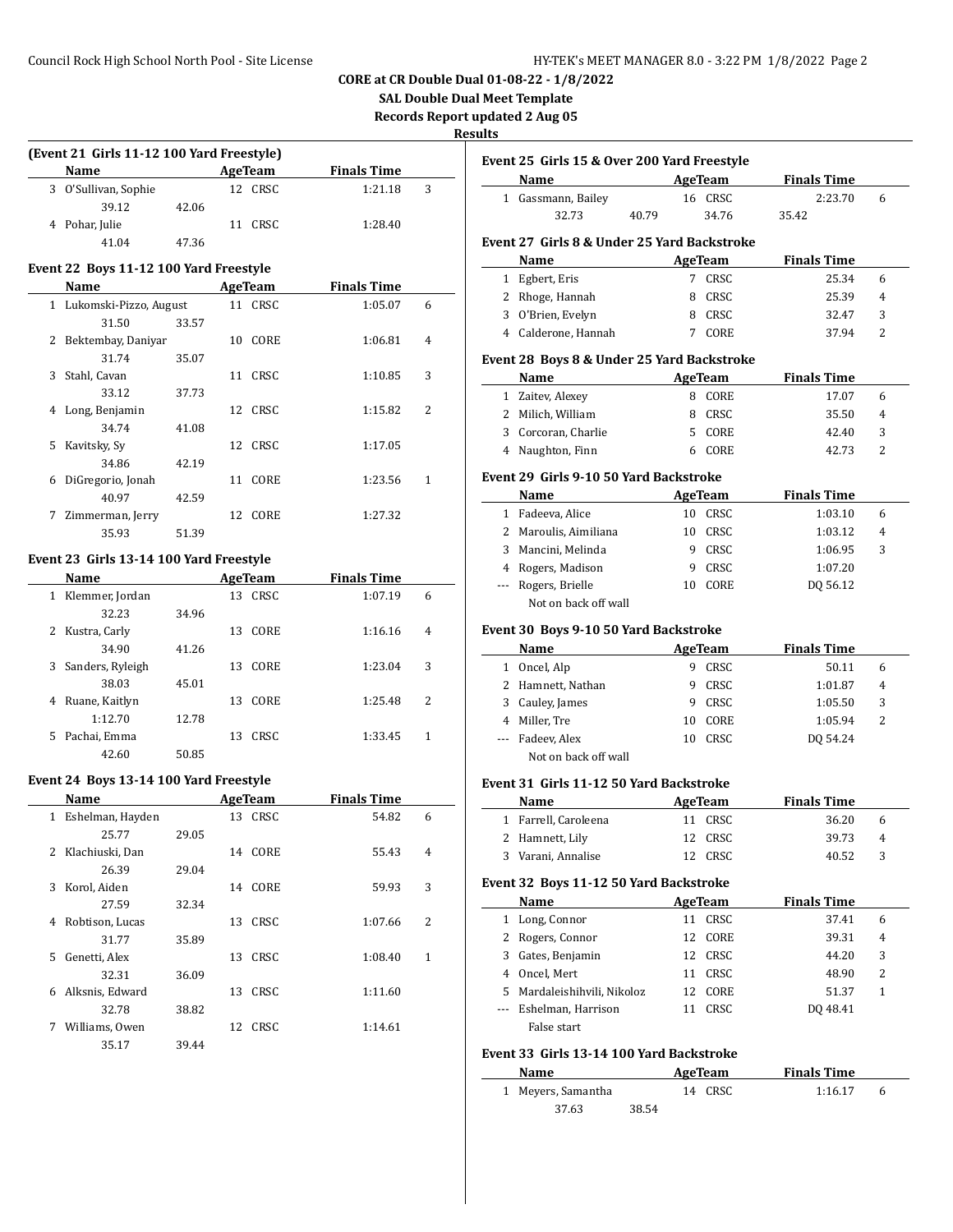**SAL Double Dual Meet Template**

**Records Report updated 2 Aug 05**

**Results**

 $\overline{\phantom{a}}$ 

 $\overline{\phantom{a}}$ 

 $\overline{a}$ 

 $\overline{a}$ 

|   | Name           |       |    | AgeTeam | <b>Finals Time</b> |   |
|---|----------------|-------|----|---------|--------------------|---|
|   | 2 Youse, Emily |       | 13 | CORE    | 1:22.83            | 4 |
|   | 40.42          | 42.41 |    |         |                    |   |
| 3 | Kustra, Carly  |       | 13 | CORE    | 1:28.61            | 3 |
|   | 42.39          | 46.22 |    |         |                    |   |
| 4 | Ruane, Kaitlyn |       | 13 | CORE    | 1:32.29            | 2 |
|   | 43.71          | 48.58 |    |         |                    |   |
| 5 | Liu, Angelina  |       | 13 | CRSC    | 1:33.59            | 1 |
|   | 45.49          | 48.10 |    |         |                    |   |
| 6 | Pachai, Emma   |       | 13 | CRSC    | 1:52.74            |   |
|   | 55.97          | 56.77 |    |         |                    |   |

|   | Name               | <b>AgeTeam</b> |    | <b>Finals Time</b> |         |   |  |
|---|--------------------|----------------|----|--------------------|---------|---|--|
|   | Klachiuski, Dan    |                | 14 | CORE               | 1:01.86 | 6 |  |
|   | 30.16              | 31.70          |    |                    |         |   |  |
|   | 2 Vinnikov, Maksym |                | 13 | CRSC               | 1:14.46 | 4 |  |
|   | 35.00              | 39.46          |    |                    |         |   |  |
| 3 | Eremine, Daniel    |                | 13 | CRSC               | 1:21.87 | 3 |  |
|   | 38.79              | 43.08          |    |                    |         |   |  |
| 4 | Sullivan, Raymond  |                | 14 | CRSC.              | 1:27.63 | 2 |  |
|   | 46.81              | 40.82          |    |                    |         |   |  |

#### **Event 35 Girls 15 & Over 100 Yard Backstroke**

| Name               | AgeTeam |            | <b>Finals Time</b> |   |
|--------------------|---------|------------|--------------------|---|
| 1 Haggerty, Callie |         | CRSC<br>17 | 1:03.38            | h |
| 30.63              | 32.75   |            |                    |   |
| 2 Daley, Julia     |         | 16 CORE    | 1:13.31            | 4 |
| 38.83              | 34.48   |            |                    |   |

# **Event 36 Boys 15 & Over 100 Yard Backstroke**

| Name                    |       |     | AgeTeam | <b>Finals Time</b> |   |
|-------------------------|-------|-----|---------|--------------------|---|
| Vinnikov, Matthew       |       | 16. | CRSC    | 1:02.08            | 6 |
| 29.63                   | 32.45 |     |         |                    |   |
| 2 Lukomski-Pizzo, Nigel |       |     | 15 CRSC | 1:03.54            | 4 |
| 30.33                   | 33.21 |     |         |                    |   |
| DiGregorio, Jude        |       | 15  | CORE    | 1:16.87            | 3 |
| 40.41                   | 36.46 |     |         |                    |   |

## **Event 37 Girls 8 & Under 25 Yard Breaststroke**

| Name                | AgeTeam    | <b>Finals Time</b> |   |
|---------------------|------------|--------------------|---|
| 1 Rhoge, Hannah     | CRSC<br>8. | 30.71              | 6 |
| --- O'Brien, Evelyn | CRSC       | DO 36.94           |   |
| Alternating Kick    |            |                    |   |

### **Event 38 Boys 8 & Under 25 Yard Breaststroke**

| <b>Name</b>         | AgeTeam | <b>Finals Time</b> |   |
|---------------------|---------|--------------------|---|
| 1 Pikovsky, Ian     | 8 CRSC  | 26.10              |   |
| 2 Corcoran, Charlie | 5 CORE  | 38.89              | 4 |

#### **Event 39 Girls 9-10 50 Yard Breaststroke**

| <b>Name</b>                 | AgeTeam |         | <b>Finals Time</b> |   |
|-----------------------------|---------|---------|--------------------|---|
| 1 Slaman, Ellie             |         | 10 CRSC | 47.37              | 6 |
| 2 Rogers, Brielle           |         | 10 CORE | 1:02.68            | 4 |
| 3 Rogers, Madison           |         | CRSC    | 1:11.34            | 3 |
| --- Mardaleishihvili, Tamar |         | CORE    | DO 1:22.32         |   |
|                             |         |         |                    |   |

Hands brought beyond the hipline during stroke

|                                         | Mancini, Melinda                               |    | CRSC        | DQ 1:28.06         |                |  |  |  |  |
|-----------------------------------------|------------------------------------------------|----|-------------|--------------------|----------------|--|--|--|--|
|                                         | Hands brought beyond the hipline during stroke |    |             |                    |                |  |  |  |  |
| Event 40 Boys 9-10 50 Yard Breaststroke |                                                |    |             |                    |                |  |  |  |  |
|                                         | Name                                           |    | AgeTeam     | <b>Finals Time</b> |                |  |  |  |  |
|                                         | Pollock, Gavin                                 | 10 | CRSC        | 48.67              | 6              |  |  |  |  |
| 2                                       | Cauley, James                                  | 9  | <b>CRSC</b> | 56.83              | $\overline{4}$ |  |  |  |  |
| 3                                       | Shipley, Jackson                               | 9  | CORE        | 1:09.30            | 3              |  |  |  |  |
| 4                                       | Hamnett, Nathan                                | 9  | CRSC        | 1:21.84            | 2              |  |  |  |  |
| $---$                                   | Miller, Tre                                    | 10 | CORE        | DO 1:25.01         |                |  |  |  |  |
|                                         | One hand touch                                 |    |             |                    |                |  |  |  |  |

### **Event 41 Girls 11-12 50 Yard Breaststroke**

| <b>Name</b>          | AgeTeam | <b>Finals Time</b> |              |
|----------------------|---------|--------------------|--------------|
| 1 Harrison, Emma     | 12 CORE | 43.13              | <sub>6</sub> |
| 2 O'Sullivan, Sophie | 12 CRSC | 53.35              | 4            |
| 3 Pohar, Julie       | 11 CRSC | 55.85              | $\mathbf{R}$ |

### **Event 42 Boys 11-12 50 Yard Breaststroke**

|   | Name                                           |    | AgeTeam     | <b>Finals Time</b> |   |  |  |  |  |
|---|------------------------------------------------|----|-------------|--------------------|---|--|--|--|--|
|   | Davis, Brayden                                 | 12 | CRSC        | 40.35              | 6 |  |  |  |  |
|   | Mogilevsky, Daniel                             | 12 | CRSC        | 41.41              | 4 |  |  |  |  |
| 3 | Klemmer, Dylan                                 | 11 | CRSC        | 44.20              | 3 |  |  |  |  |
| 4 | Rogers, Connor                                 | 12 | CORE        | 44.30              | 2 |  |  |  |  |
| 5 | Long, Connor                                   | 11 | <b>CRSC</b> | 45.54              |   |  |  |  |  |
|   | Zimmerman, Jerry                               | 12 | CORE        | DO 55.37           |   |  |  |  |  |
|   | Hands brought beyond the hipline during stroke |    |             |                    |   |  |  |  |  |
|   | Houser, Jack                                   |    | CORE        | DO 1:17.03         |   |  |  |  |  |
|   | False start                                    |    |             |                    |   |  |  |  |  |

#### **Event 43 Girls 13-14 100 Yard Breaststroke**

| Name               |       |     | AgeTeam | <b>Finals Time</b> |   |  |
|--------------------|-------|-----|---------|--------------------|---|--|
| Youse, Emily       |       | 13  | CORE    | 1:33.15            | 6 |  |
| 45.69              | 47.46 |     |         |                    |   |  |
| 2 Kustra, Carly    |       |     | 13 CORE | 1:35.50            | 4 |  |
| 44.86              | 50.64 |     |         |                    |   |  |
| 3 Sanders, Ryleigh |       | 13. | CORE    | 1:45.24            | 3 |  |
| 45.91              | 59.33 |     |         |                    |   |  |

### **Event 44 Boys 13-14 100 Yard Breaststroke**

| Name              |                |    | AgeTeam | <b>Finals Time</b> |   |  |
|-------------------|----------------|----|---------|--------------------|---|--|
| Davis, Tristan    |                | 14 | CRSC    | 1:24.40            | 6 |  |
|                   | 38.98<br>45.42 |    |         |                    |   |  |
| 2 Alksnis, Edward |                | 13 | CRSC    | 1:30.43            | 4 |  |
|                   | 42.59<br>47.84 |    |         |                    |   |  |
| Sanuvala, Tarun   |                | 14 | CRSC    | 1:30.78            | 3 |  |
|                   | 49.72<br>41.06 |    |         |                    |   |  |

#### **Event 45 Girls 15 & Over 100 Yard Breaststroke**

| Name                 | AgeTeam | <b>Finals Time</b> |   |
|----------------------|---------|--------------------|---|
| 1 Chee-Wah, Savannah | 16 CORE | 1:15.39            | 6 |
| 38.90<br>36.49       |         |                    |   |

#### **Event 46 Boys 15 & Over 100 Yard Breaststroke**

| Name               |       | AgeTeam | <b>Finals Time</b> |  |
|--------------------|-------|---------|--------------------|--|
| 1 DiGregorio, Jude |       | 15 CORE | 1:24.53            |  |
| 41.96              | 42.57 |         |                    |  |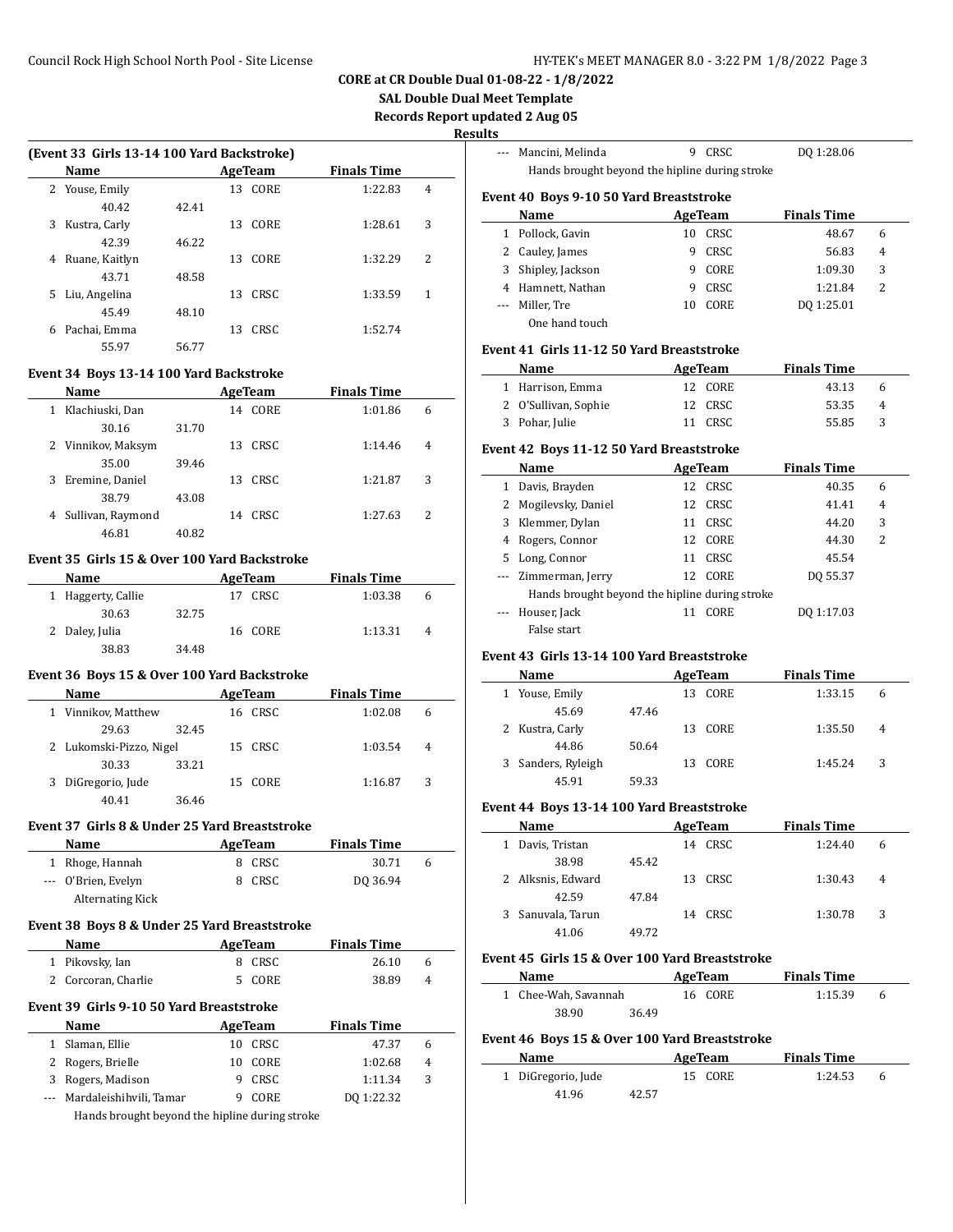# **CORE at CR Double Dual 01-08-22 - 1/8/2022**

**SAL Double Dual Meet Template**

**Records Report updated 2 Aug 05**

| Event 48 Boys 8 & Under 25 Yard Butterfly                                                                                                                                                                                     |       |                |                     |   |
|-------------------------------------------------------------------------------------------------------------------------------------------------------------------------------------------------------------------------------|-------|----------------|---------------------|---|
| Name<br><u> 1980 - Johann Barbara, martxa a</u>                                                                                                                                                                               |       | <b>AgeTeam</b> | <b>Finals Time</b>  |   |
| 1 Zaitev, Alexey                                                                                                                                                                                                              |       | 8 CORE         | 14.80               | 6 |
| 2 Gruber, Elijah                                                                                                                                                                                                              |       | 8 CRSC         | 20.10               | 4 |
| Event 50 Boys 9-10 50 Yard Butterfly                                                                                                                                                                                          |       |                |                     |   |
| Name                                                                                                                                                                                                                          |       | <b>AgeTeam</b> | <b>Finals Time</b>  |   |
| 1 Bektembay, Daniyar                                                                                                                                                                                                          |       | 10 CORE        | 32.77               | 6 |
| 2 Davis. Trevin                                                                                                                                                                                                               |       | 9 CRSC         | 57.42               | 4 |
| 3 Shipley, Jackson                                                                                                                                                                                                            |       | 9 CORE         | 1:12.68             | 3 |
|                                                                                                                                                                                                                               |       |                |                     |   |
| Event 52 Boys 11-12 50 Yard Butterfly                                                                                                                                                                                         |       |                |                     |   |
| Name                                                                                                                                                                                                                          |       | AgeTeam        | <b>Finals Time</b>  |   |
| 1 Mogilevsky, Daniel                                                                                                                                                                                                          |       | 12 CRSC        | 35.69               | 6 |
| 2 Stahl, Cavan                                                                                                                                                                                                                |       | 11 CRSC        | 37.18               | 4 |
| 3 Williams, Owen                                                                                                                                                                                                              |       | 12 CRSC        | 37.68               | 3 |
| 4 Harrison, Shawn                                                                                                                                                                                                             |       | 12 CORE        | 42.30               | 2 |
| 5 DiGregorio, Jonah                                                                                                                                                                                                           |       | 11 CORE        | 45.21               | 1 |
| 6 Degtyarev, Timothy                                                                                                                                                                                                          |       | 12 CORE        | 46.11               |   |
| Event 53 Girls 13-14 100 Yard Butterfly                                                                                                                                                                                       |       |                |                     |   |
| Name                                                                                                                                                                                                                          |       |                | AgeTeam Finals Time |   |
| 1 Murphy, Sydney                                                                                                                                                                                                              |       | 13 CORE        | 1:15.57             | 6 |
| 35.10                                                                                                                                                                                                                         | 40.47 |                |                     |   |
| 2 Kustra, Carly                                                                                                                                                                                                               |       | 13 CORE        | 1:29.96             | 4 |
| 42.36                                                                                                                                                                                                                         | 47.60 |                |                     |   |
|                                                                                                                                                                                                                               |       |                |                     |   |
| Event 54 Boys 13-14 100 Yard Butterfly                                                                                                                                                                                        |       |                |                     |   |
| Name and the same state of the state of the state of the state of the state of the state of the state of the state of the state of the state of the state of the state of the state of the state of the state of the state of |       | AgeTeam        | <b>Finals Time</b>  |   |
| 1 Korol, Aiden                                                                                                                                                                                                                |       | 14 CORE        | 1:03.12             | 6 |
| 31.07                                                                                                                                                                                                                         | 32.05 |                |                     |   |
| 2 Eshelman, Hayden                                                                                                                                                                                                            |       | 13 CRSC        | 1:07.38             | 4 |
|                                                                                                                                                                                                                               | 39.37 |                |                     |   |
| 28.01                                                                                                                                                                                                                         |       |                |                     |   |
| 3 Robtison, Lucas                                                                                                                                                                                                             |       | 13 CRSC        | 1:27.57             | 3 |
| 39.07                                                                                                                                                                                                                         | 48.50 |                |                     |   |
| 4 Sullivan, Raymond                                                                                                                                                                                                           |       | 14 CRSC        | 1:36.77             | 2 |
| 42.34                                                                                                                                                                                                                         | 54.43 |                |                     |   |
|                                                                                                                                                                                                                               |       |                |                     |   |
| Event 55 Girls 15 & Over 100 Yard Butterfly                                                                                                                                                                                   |       |                |                     |   |
| Name                                                                                                                                                                                                                          |       | <b>AgeTeam</b> | <b>Finals Time</b>  | 6 |
| 1 Chee-Wah, Savannah                                                                                                                                                                                                          |       | 16 CORE        | 1:02.94             |   |
| 29.18                                                                                                                                                                                                                         | 33.76 |                |                     | 4 |
| 2 Bing, Sara                                                                                                                                                                                                                  |       | 15 CRSC        | 1:05.32             |   |
| 35.04                                                                                                                                                                                                                         | 30.28 |                |                     | 3 |
| 3 Daley, Julia                                                                                                                                                                                                                |       | 16 CORE        | 1:15.08             |   |
| 33.41                                                                                                                                                                                                                         | 41.67 |                |                     |   |
| Event 56 Boys 15 & Over 100 Yard Butterfly                                                                                                                                                                                    |       |                |                     |   |
| Name                                                                                                                                                                                                                          |       | AgeTeam        | <b>Finals Time</b>  |   |
| 1 Eshelman, Jackson                                                                                                                                                                                                           |       | 18 CRSC        | 58.53               | 6 |
| 27.56                                                                                                                                                                                                                         | 30.97 |                |                     |   |
| 2 Eshelman, Samuel                                                                                                                                                                                                            |       | 16 CRSC        | 1:00.65             | 4 |
| 28.83                                                                                                                                                                                                                         | 31.82 |                |                     |   |
| 3 DiGregorio, Jude                                                                                                                                                                                                            |       | 15 CORE        | 1:12.37             | 3 |

|                       | Event 57  Girls 8 & Under 50 Yard Freestyle |    |                |                    |   |
|-----------------------|---------------------------------------------|----|----------------|--------------------|---|
|                       | Name                                        |    | AgeTeam        | <b>Finals Time</b> |   |
| 1                     | Rhoge, Hannah                               | 8  | CRSC           | 42.07              | 6 |
| 2                     | Egbert, Eris                                | 7  | CRSC           | 42.62              | 4 |
|                       | Event 58  Boys 8 & Under 50 Yard Freestyle  |    |                |                    |   |
|                       | Name                                        |    | AgeTeam        | <b>Finals Time</b> |   |
| 1                     | Zaitev, Alexey                              |    | 8 CORE         | 32.19              | 6 |
| 2                     | Gruber, Elijah                              | 8  | CRSC           | 42.77              | 4 |
|                       | 3 Pikovsky, Ian                             |    | 8 CRSC         | 42.79              | 3 |
|                       | 4 Milich, William                           |    | 8 CRSC         | 1:25.78            | 2 |
|                       | Event 59  Girls 9-10 50 Yard Freestyle      |    |                |                    |   |
|                       | Name                                        |    | <b>AgeTeam</b> | <b>Finals Time</b> |   |
| $\mathbf{1}$          | Mardaleishihvili, Tamar                     |    | 9 CORE         | 52.12              | 6 |
| 2                     | Fadeeva, Alice                              | 10 | CRSC           | 52.23              | 4 |
| 3                     | Mancini, Melinda                            | 9  | CRSC           | 54.31              | 3 |
| 4                     | Maroulis, Aimiliana                         | 10 | CRSC           | 55.86              | 2 |
| 5                     | Rogers, Madison                             | 9  | CRSC           | 58.72              |   |
| 6                     | Rogers, Brielle                             |    | 10 CORE        | 1:02.24            | 1 |
|                       |                                             |    |                |                    |   |
|                       | Event 60 Boys 9-10 50 Yard Freestyle        |    |                |                    |   |
|                       | Name                                        |    | <b>AgeTeam</b> | <b>Finals Time</b> |   |
|                       | 1 Bektembay, Daniyar                        |    | 10 CORE        | 31.35              | 6 |
| $\mathbf{2}^{\prime}$ | Pollock, Gavin                              |    | 10 CRSC        | 32.92              | 4 |
| 3                     | Shipley, Jackson                            |    | 9 CORE         | 45.31              | 3 |
|                       | 4 Fadeev, Alex                              |    | 10 CRSC        | 45.49              | 2 |
| 5                     | Oncel, Alp                                  | 9  | CRSC           | 46.19              | 1 |
| 6                     | Cauley, James                               | 9  | CRSC           | 49.67              |   |
|                       | Event 61 Girls 11-12 50 Yard Freestyle      |    |                |                    |   |
|                       | Name                                        |    | <b>AgeTeam</b> | <b>Finals Time</b> |   |
| $\mathbf{1}$          | Farrell, Caroleena                          |    | 11 CRSC        | 29.36              | 6 |
|                       | 2 Harrison, Emma                            |    | 12 CORE        | 31.57              | 4 |
| 3                     | Hamnett, Lily                               |    | 12 CRSC        | 32.02              | 3 |
| 4                     | O'Sullivan, Sophie                          |    | 12 CRSC        | 36.60              | 2 |
| 5                     | Pohar, Julie                                |    | 11 CRSC        | 39.70              |   |
|                       |                                             |    |                |                    |   |
|                       | Event 62 Boys 11-12 50 Yard Freestyle       |    |                |                    |   |
|                       | Name                                        |    | <b>AgeTeam</b> | <b>Finals Time</b> |   |
|                       | 1 Lukomski-Pizzo, August                    |    | 11 CRSC        | 29.25              | 6 |
| 2                     | Long, Benjamin                              |    | 12 CRSC        | 32.64              | 4 |
| 3                     | Williams, Owen                              | 12 | CRSC           | 33.10              | 3 |
| 4                     | Kavitsky, Sy                                | 12 | CRSC           | 33.41              |   |
| 5                     | Mardaleishihvili, Nikoloz                   | 12 | CORE           | 46.03              | 2 |
| 6                     | Houser, Jack                                | 11 | CORE           | 1:02.97            | 1 |
|                       | Event 63  Girls 13-14 50 Yard Freestyle     |    |                |                    |   |
|                       | Name                                        |    | <b>AgeTeam</b> | <b>Finals Time</b> |   |
| 1                     | Klemmer, Jordan                             | 13 | CRSC           | 29.07              | 6 |
| 2                     | Meyers, Samantha                            | 14 | CRSC           | 30.87              | 4 |
| 3                     | Cipressi, Arianna                           | 13 | $\sf{CORE}$    | 34.09              | 3 |
| 4                     | Liu, Angelina                               | 13 | CRSC           | 37.83              | 2 |
| 5                     | Ruane, Kaitlyn                              | 13 | CORE           | 38.26              | 1 |
| 6                     | Sanders, Ryleigh                            | 13 | CORE           | 39.10              |   |
|                       |                                             |    |                |                    |   |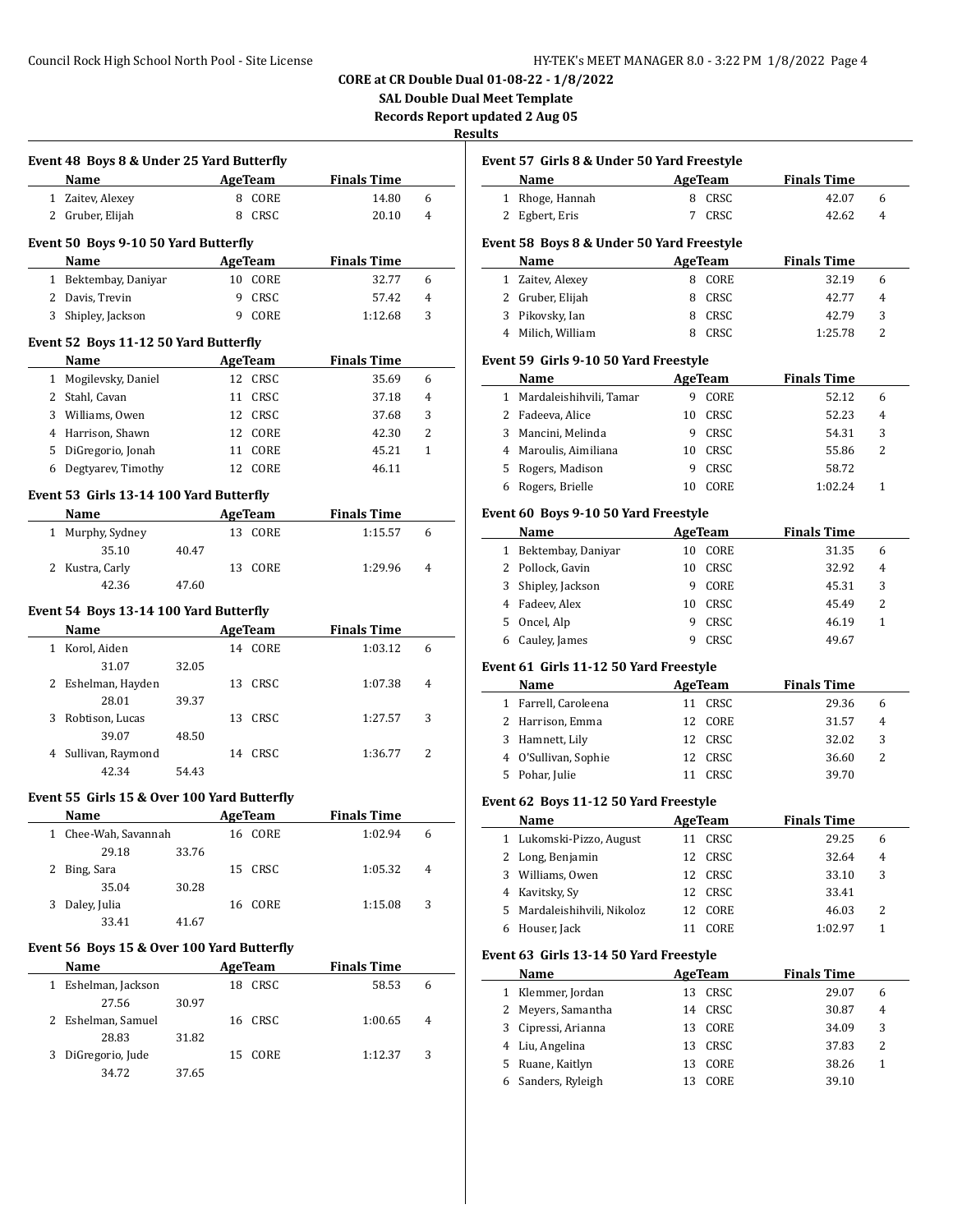**SAL Double Dual Meet Template**

**Records Report updated 2 Aug 05**

**Results**

|   |                                             |         |    |                | Records Re         |              |
|---|---------------------------------------------|---------|----|----------------|--------------------|--------------|
|   | Event 64 Boys 13-14 50 Yard Freestyle       |         |    |                |                    |              |
|   | Name                                        |         |    | <b>AgeTeam</b> | <b>Finals Time</b> |              |
|   | 1 Klachiuski, Dan                           |         |    | 14 CORE        | 24.96              | 6            |
|   | 2 Korol, Aiden                              |         |    | 14 CORE        | 25.91              | 4            |
|   | 3 Davis, Tristan                            |         |    | 14 CRSC        | 26.92              | 3            |
|   | 4 Vinnikov, Maksym                          |         |    | 13 CRSC        | 27.87              | 2            |
|   | 5 Genetti, Alex                             |         |    | 13 CRSC        | 30.31              | $\mathbf{1}$ |
|   | 6 Degtyarev, Timothy                        |         |    | 12 CORE        | 34.64              |              |
| 7 | Gates, Benjamin                             |         |    | 12 CRSC        | 39.71              |              |
|   | Event 65 Girls 15 & Over 100 Yard Freestyle |         |    |                |                    |              |
|   | Name                                        |         |    | <b>AgeTeam</b> | <b>Finals Time</b> |              |
|   | 1 Haggerty, Callie                          |         | 17 | CRSC           | 56.26              | 6            |
|   | 27.80                                       | 28.46   |    |                |                    |              |
| 2 | Bing, Sara                                  |         | 15 | CRSC           | 1:00.56            | 4            |
|   | 29.50                                       | 31.06   |    |                |                    |              |
| 3 | Bahn, Sophia                                |         | 15 | CRSC           | 1:05.64            | 3            |
|   | 30.88                                       | 34.76   |    |                |                    |              |
| 4 | Daley, Julia                                |         | 16 | CORE           | 1:06.14            | 2            |
|   | 31.78                                       | 34.36   |    |                |                    |              |
|   | Event 66 Boys 15 & Over 100 Yard Freestyle  |         |    |                |                    |              |
|   | Name                                        |         |    | AgeTeam        | <b>Finals Time</b> |              |
|   | 1 Vinnikov, Matthew                         |         |    | 16 CRSC        | 54.16              | 6            |
|   | 25.69                                       | 28.47   |    |                |                    |              |
|   | 2 Lukomski-Pizzo, Nigel                     |         | 15 | CRSC           | 54.23              | 4            |
|   | 26.78                                       | 27.45   |    |                |                    |              |
| 3 | Eremine, Daniel                             |         | 13 | CRSC           | 1:10.87            | 3            |
|   | 33.33                                       | 37.54   |    |                |                    |              |
|   | <b>Event 67 Girls 9-10 100 Yard IM</b>      |         |    |                |                    |              |
|   | Name                                        |         |    | AgeTeam        | <b>Finals Time</b> |              |
|   | 1 Slaman, Ellie                             |         |    | 10 CRSC        | 1:33.44            | 6            |
|   | 47.39                                       | 46.05   |    |                |                    |              |
|   | 2 Varani, Tessa                             |         | 9  | CRSC           | 1:57.20            | 4            |
|   | 51.24                                       | 1:05.96 |    |                |                    |              |
|   | <b>Event 68 Boys 9-10 100 Yard IM</b>       |         |    |                |                    |              |
|   | <b>Name</b>                                 |         |    | <b>AgeTeam</b> | <b>Finals Time</b> |              |
| 1 | Bektembay, Daniyar                          |         | 10 | CORE           | 1:14.81            | 6            |
|   | 36.71                                       | 38.10   |    |                |                    |              |
| 2 | Zaitev, Alexey                              |         | 8  | CORE           | 1:15.02            | 4            |
|   | 34.55                                       | 40.47   |    |                |                    |              |
| 3 | Davis, Trevin                               |         | 9  | CRSC           | 1:52.82            | 3            |
|   | 55.72                                       | 57.10   |    |                |                    |              |
|   | 4 Shipley, Jackson                          |         | 9  | CORE           | 2:14.88            | 2            |
|   | 54.40                                       | 1:20.48 |    |                |                    |              |
|   | <b>Event 69 Girls 11-12 100 Yard IM</b>     |         |    |                |                    |              |
|   | <u>Name</u>                                 |         |    | AgeTeam        | <b>Finals Time</b> |              |
| 1 | Farrell, Caroleena                          |         |    | 11 CRSC        | 1:18.94            | 6            |
|   | 39.16                                       | 39.78   |    |                |                    |              |
|   | 2 Bing, Jessica                             |         |    | 12 CRSC        | 1:19.24            | 4            |
|   | 36.03                                       | 43.21   |    |                |                    |              |
| 3 | Harrison, Emma                              |         | 12 | CORE           | 1:27.24            | 3            |
|   | 40.63                                       | 46.61   |    |                |                    |              |
|   |                                             |         |    |                |                    |              |

|              | Name                                          |       | <b>AgeTeam</b>      | <b>Finals Time</b>           |   |
|--------------|-----------------------------------------------|-------|---------------------|------------------------------|---|
| $\mathbf{1}$ | Mogilevsky, Daniel                            |       | 12 CRSC             | 1:20.09                      | 6 |
|              | 36.42                                         | 43.67 |                     |                              |   |
|              | 2 Davis, Brayden                              |       | 12 CRSC             | 1:20.74                      | 4 |
|              | 37.26                                         | 43.48 |                     |                              |   |
| 3            | Rogers, Connor                                |       | 12 CORE             | 1:27.38                      | 3 |
|              | 39.88                                         | 47.50 |                     |                              |   |
| 4            | Harrison, Shawn                               |       | 12 CORE             | 1:29.38                      | 2 |
|              | 47.94                                         | 41.44 |                     |                              |   |
| 5            | Degtyarev, Timothy                            |       | 12 CORE             | 1:31.01                      |   |
| 6            | Kavitsky, Sy                                  |       | 12 CRSC             | 1:33.79                      | 1 |
|              | 1:09.88                                       | 23.91 |                     |                              |   |
| 7            | DiGregorio, Jonah                             |       | 11 CORE             | 1:35.47                      |   |
|              | 43.22                                         | 52.25 |                     |                              |   |
|              |                                               |       |                     |                              |   |
|              | <b>Event 71 Girls 13-14 200 Yard IM</b>       |       |                     |                              |   |
|              | <b>Name</b>                                   |       | AgeTeam             | <b>Finals Time</b>           |   |
|              | 1 Murphy, Sydney                              |       | 13 CORE             | 2:53.47                      | 6 |
|              | 35.17                                         | 44.96 | 53.08               | 40.26                        |   |
| $- - -$      | Youse, Emily                                  |       | 13 CORE             | DQ 2:57.96                   |   |
|              | Not on back off wall - back                   |       |                     |                              |   |
|              | 36.33                                         | 45.59 | 53.65               | 42.39                        |   |
|              | Event 72 Boys 13-14 200 Yard IM               |       |                     |                              |   |
|              | Name                                          |       | <b>AgeTeam</b>      | <b>Finals Time</b>           |   |
|              | 1 Davis, Tristan                              |       | 14 CRSC             | 2:42.38                      | 6 |
|              | 32.06                                         |       | 46.79               | 37.41                        |   |
|              | 2 Sanuvala, Tarun                             | 46.12 | 14 CRSC             | 3:03.57                      | 4 |
|              | 43.24                                         |       |                     |                              |   |
|              |                                               | 49.96 | 49.37               | 41.00                        |   |
|              | Event 73 Girls 15 & Over 200 Yard IM          |       |                     |                              |   |
|              | Name                                          |       | AgeTeam             | <b>Finals Time</b>           |   |
|              | 1 Chee-Wah, Savannah                          |       | 16 CORE             | 2:25.34                      | 6 |
|              | Event 77 Girls 9-10 200 Yard Freestyle Relay  |       |                     |                              |   |
|              | Team                                          |       | Relay               | <b>Finals Time</b>           |   |
|              |                                               |       | A                   | 3:33.21                      | 8 |
|              | 1 CRSC                                        |       |                     |                              |   |
|              |                                               |       |                     |                              |   |
|              | 1) Mancini, Melinda 9                         |       | 2) Varani, Tessa 9  |                              |   |
|              | 3) Maroulis, Aimiliana 10                     |       |                     | 4) Fadeeva, Alice 10         |   |
|              | Event 78 Boys 9-10 200 Yard Freestyle Relay   |       |                     |                              |   |
|              | Team                                          |       | Relay               | <b>Finals Time</b>           |   |
| $\mathbf{1}$ | CRSC                                          |       | A                   | 2:56.20                      | 8 |
|              | 1) Cauley, James 9                            |       | 2) Davis, Trevin 9  |                              |   |
|              | 3) Fadeev, Alex 10                            |       | 4) Oncel, Alp 9     |                              |   |
|              |                                               |       |                     |                              |   |
|              | Event 79 Girls 11-12 200 Yard Freestyle Relay |       |                     |                              |   |
| 1            | Team<br>CRSC                                  |       | Relay<br>A          | <b>Finals Time</b>           | 8 |
|              |                                               |       |                     | 2:11.84                      |   |
|              | 1) Farrell, Caroleena 11                      |       | 2) Hamnett, Lily 12 |                              |   |
|              | 3) O'Sullivan, Sophie 12                      |       | 4) Bing, Jessica 12 |                              |   |
|              | Event 80 Boys 11-12 200 Yard Freestyle Relay  |       |                     |                              |   |
|              | Team                                          |       | Relay               | <b>Finals Time</b>           |   |
| $\mathbf{1}$ | CRSC                                          |       | A                   | 2:07.39                      | 8 |
|              | 1) Long, Benjamin 12                          |       | 2) Long, Connor 11  | 4) Lukomski-Pizzo, August 11 |   |